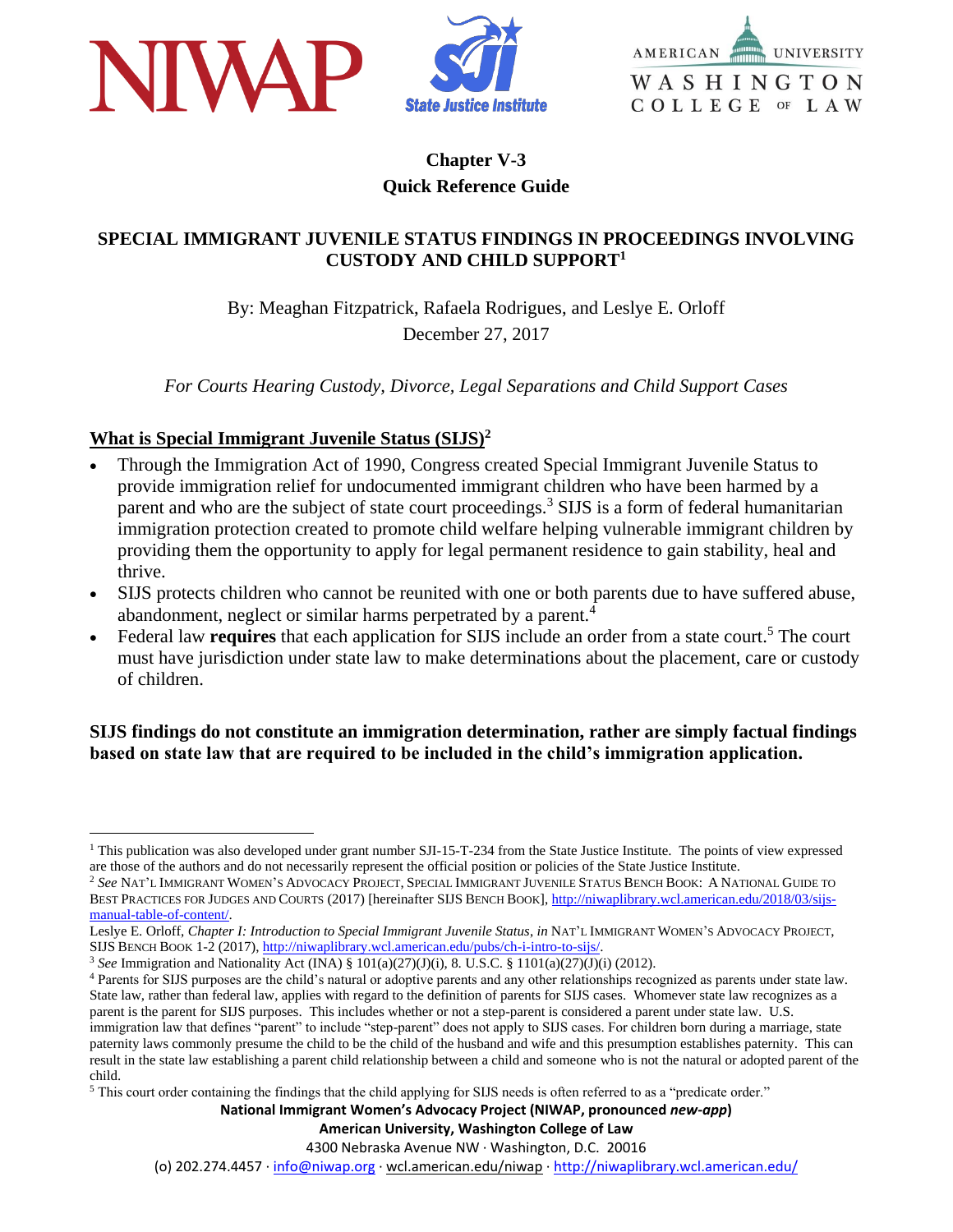### **Federal Requirement: State Courts Apply State Law**<sup>6</sup>

 To issue a predicate order the state court applies state laws to make each of the specific findings of fact that U.S. immigration laws require that SIJS eligible children obtain from state court judges.

## **Eligibility Status for SIJS**

- To be eligible for SIJS a child must be: unmarried, in the United States and under the age of  $21<sup>7</sup>$  at the time of filing the SIJS immigration application, and submit a state court order that contains three findings $8$ :
	- 1. *Finding 1:* The court has exercised jurisdiction as authorized by state law to issue orders regarding the custody, care or placement of an immigrant child;<sup>9</sup>
		- a. Judges may encounter SIJS eligible children in a wide range of state court proceedings including, but not limited to divorce, custody, guardianship, dependency, adoption*,* child support, protection orders, declaratory judgments, domestication of a foreign order, or delinquency.
		- b. The court order must make findings regarding custody or placement of the child with an individual, $10$  an agency, a department of the state, or an entity appointed by the state court. The proceeding can take place in any type of state court including, but not limited to a family, probate, or juvenile court.
	- 2. *Finding 2:* It is not in the child's best interest to return to the home country, or last habitual residence, of the child or the child's abusive parent.
		- a. This finding includes a determination by the state court using the best interest factors under state law that a placement in the child's, or his or her parents', country of nationality or last habitual residence is not in the child's best interest.

<sup>8</sup> *See* INA § 101(a)(27)(J) (defining Special Immigrant Juveniles); *see also Eligibility Status for SIJ*, U.S. CITIZENSHIP & IMMIGR. SERVS., <https://www.uscis.gov/green-card/special-immigrant-juveniles/eligibility-sij-status/eligibility-status-sij> (last visited Mar. 30, 2018). <sup>9</sup> Menjivar, 29 Immigr. Rep. B2-37 (1994)[, http://niwaplibrary.wcl.american.edu/pubs/matter-of-menjivar/](http://niwaplibrary.wcl.american.edu/pubs/matter-of-menjivar/) ("The acceptance of jurisdiction over the custody of a child by a juvenile court, when the child's parents have effectively relinquished control of the child, makes the child dependent upon the juvenile court, whether the child is placed by t[h]e court in foster care or, as here, in a guardianship

 $\overline{a}$ <sup>6</sup> *See* INA § 101(a)(27)(J), 8 U.S.C. § 1101(a)(27)(J) (defining Special Immigrant Juveniles); *see also Eligibility Status for SIJ*, U.S. CITIZENSHIP & IMMIGR. SERVS.,<https://www.uscis.gov/green-card/special-immigrant-juveniles/eligibility-sij-status/eligibility-status-sij> (last visited Mar. 30, 2018).

 $\frac{7}{1}$  Children must obtain findings from a state court that has jurisdiction to enter orders regarding their care and custody. Orders containing SIJS findings must be issued while the child is under the age of majority set by state law, which is often age eighteen. Some state laws may confer jurisdiction over a person who is older than eighteen.

situation.").  $10$  The original SIJS statute required that the child be dependent on the state court and eligible for long-term foster care. The statute was amended to clarify that this includes the placement of the child in the care or custody of an individual to allow children living with family or next of kin to remain in their homes. The language remains reminiscent of traditional dependency language and some courts have mistakenly interpreted that to mean they can only make SIJS findings in dependency proceedings. *See* Memorandum from Donald Neufeld to Field Leadership of U.S. Dep't of Homeland Sec., *Trafficking Victims Protection Reauthorization Act of 2008: Special Immigrant Juvenile Status Provisions* 2 (Mar. 24, 2009) [\(http://niwaplibrary.wcl.american.edu/pubs/imm-gov-uscismemotvpra2008-03-](http://niwaplibrary.wcl.american.edu/pubs/imm-gov-uscismemotvpra2008-03-04-09/) [04-09/\)](http://niwaplibrary.wcl.american.edu/pubs/imm-gov-uscismemotvpra2008-03-04-09/) ("In short, the TVPRA 2008 removed the need for a juvenile court to deem a juvenile eligible for long-term foster care."); *see also* U.S. CITIZENSHIP & IMMIGRATION SERVS., IMMIGRATION RELIEF FOR ABUSED CHILDREN: INFORMATION FOR JUVENILE COURT JUDGES, CHILD WELFARE WORKERS, AND OTHERS WORKING WITH ABUSED CHILDREN (2014),

[http://niwaplibrary.wcl.american.edu/pubs/uscis\\_sijs\\_brochure/](http://niwaplibrary.wcl.american.edu/pubs/uscis_sijs_brochure/) (stating that "SIJ eligible children may . . . [b]e living with a foster family, an appointed guardian, *or the non-abusive parent*" and noting that the highlighted examples are not an exhaustive list) (emphasis added). For immigration law purposes, therefore, a juvenile is dependent upon the state court if he or she "[h]as been the subject of judicial proceedings or administrative proceedings authorized or recognized by the juvenile court." 8 C.F.R. § 204.11(c)(6) (2012). *See also* Menjivar, 29 Immigr. Rep. B2-37 (1994)[, http://niwaplibrary.wcl.american.edu/pubs/matter-of-menjivar/](http://niwaplibrary.wcl.american.edu/pubs/matter-of-menjivar/) ("The acceptance of jurisdiction over the custody of a child by a juvenile court . . . makes the child dependent upon the juvenile court, whether the child is placed by t[h]e court in foster care or, as here, in a guardianship situation).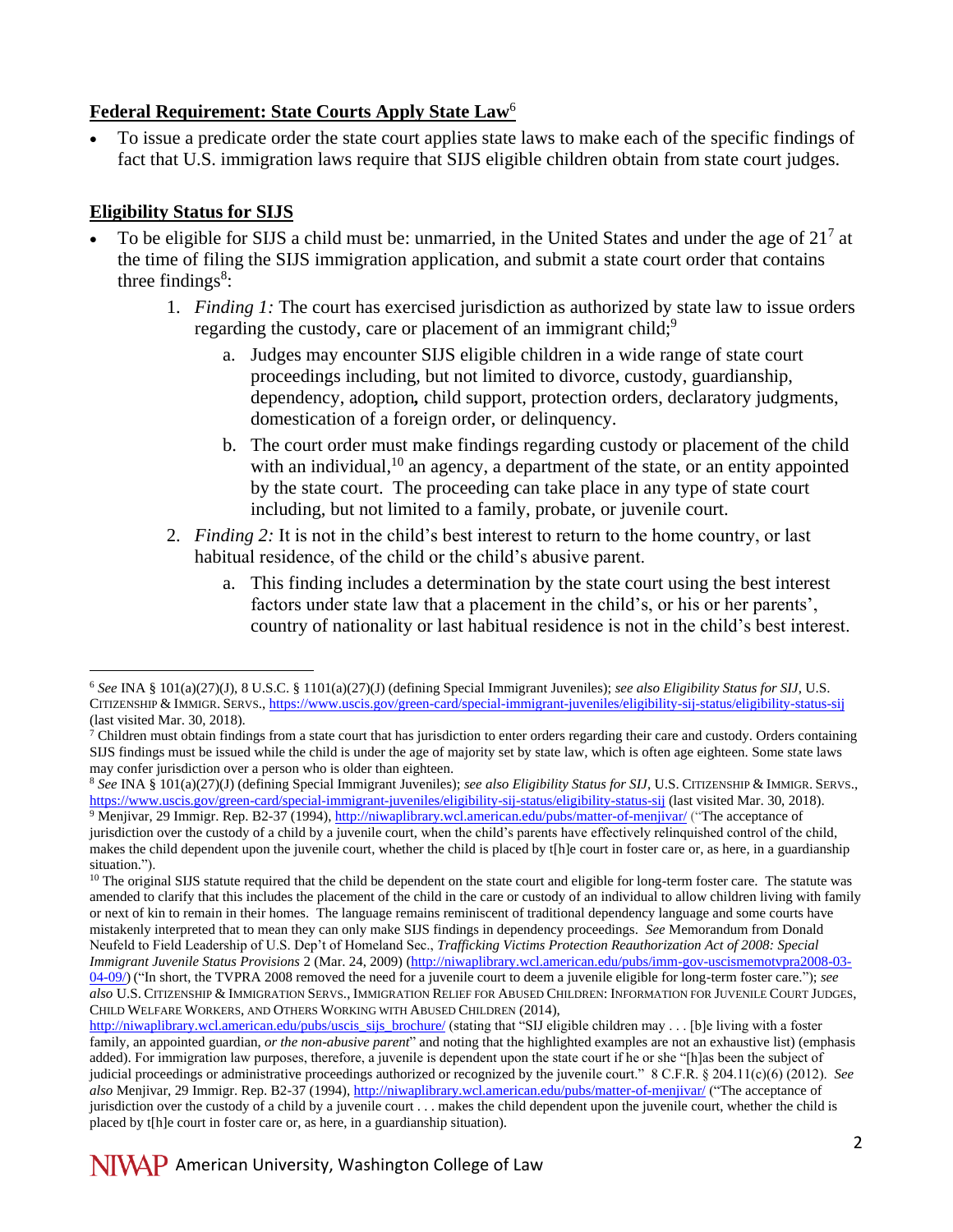- b. In making this finding it can be useful to include findings of fact regarding each of the state law best interest factors that the court applied in its deliberation and determination. Using the state best interest factors, the findings should include reasons why the judge granted custody, guardianship or placement to one person and not to other potential custodians. The findings should also include a comparison of services and resources available to the child in the U.S. as compared to the home country. Examples include: what types of services, actions, and orders will best serve a child, services that help the child heal from trauma, the social, medical, mental health and educational needs of the child, and who is best suited to care for the child.<sup>11</sup>
- c. Findings must be based on state law. Therefore, include state law citations. Do not cite to federal law.
- 3. *Finding 3:* Reunification with one or both of the child's parents is not viable due to either abuse, abandonment, neglect, **or** a similar basis under state  $law$ ;<sup>12</sup>
	- a. The federal statute<sup>13</sup> intentionally does not define abuse, abandonment, or neglect, but rather relies upon the state court judge's expertise in applying each state law's definition of these terms.<sup>14</sup> Some states have other provisions in state law that are a "similar basis" for protecting children and making reunification with a parent not viable. These too can serve as a basis for SIJS findings.
- The order should indicate the factual basis for the each of the state court findings.<sup>15</sup>
	- Court orders that contain detailed findings of fact regarding the harm the child suffered, that cite state laws being applied, and that discuss the application of state laws to the facts of the

 $<sup>11</sup>$  A list of factors that are helpful when comparing what assistance, support, treatment, or other services would be available to help an</sup> immigrant child or immigrant crime victims in the United States, compared to an immigrant's home country, can be found in the DHS policies and regulations discussing extreme hardship in VAWA self-petitioning and VAWA cancellation of removal cases. *See* Leslye E. Orloff, *Chapter IV: Application of the Best Interest of the Child Standard in Special Immigrant Juvenile Status Cases*, *in* NAT'L IMMIGRANT WOMEN'S ADVOCACY PROJECT, SIJS BENCH BOOK 1-15 (2017)[, http://niwaplibrary.wcl.american.edu/pubs/application-of](http://niwaplibrary.wcl.american.edu/pubs/application-of-the-best-interest-of-the-child-standard-in-sijs-2/)[the-best-interest-of-the-child-standard-in-sijs-2/.](http://niwaplibrary.wcl.american.edu/pubs/application-of-the-best-interest-of-the-child-standard-in-sijs-2/) 

 $12$  For more information to assist courts making findings regarding the viability of reunification and a discussion of how this standard differs from termination of parental rights, see Leslye E. Orloff, *Chapter II: Details about Special Immigrant Juvenile Status (SIJS) Findings*, *in* NAT'L IMMIGRANT WOMEN'S ADVOCACY PROJECT, SIJS BENCH BOOK 3-7 (2017),

<http://niwaplibrary.wcl.american.edu/pubs/details-about-special-immigrant-juvenile-status-sijs-findings/> and Leslye E. Orloff, *Chapter IV: Application of the Best Interest of the Child Standard in Special Immigrant Juvenile Status Cases*, *in* NAT'L IMMIGRANT WOMEN'S ADVOCACY PROJECT, SIJS BENCH BOOK 1-15 (2017), [http://niwaplibrary.wcl.american.edu/pubs/application-of-the-best-interest-of-the](http://niwaplibrary.wcl.american.edu/pubs/application-of-the-best-interest-of-the-child-standard-in-sijs-2/)[child-standard-in-sijs-2/.](http://niwaplibrary.wcl.american.edu/pubs/application-of-the-best-interest-of-the-child-standard-in-sijs-2/)

 $\frac{13}{13}$  Amendments to the INA § 101(a)(27)(J) made under the William Wilberforce Trafficking Victims Protection Reauthorization Act of 2008 (TVPRA), Pub. L. No. 110-457, 122 Stat. 5044 (Dec. 23, 2008) supersede 8 C.F.R. § 204.11. *See Appendix A: Statutory Provisions Related to Special Immigrant Juvenile Status*, *in* NAT'L IMMIGRANT WOMEN'S ADVOCACY PROJECT, SIJS BENCH BOOK (2017), <http://niwaplibrary.wcl.american.edu/pubs/appendix-a-sijs-statutory-and-regulatory-provisions/> (discussing which parts of the regulations were issued prior to 2008 that were not superseded by the statute); *see also* Memorandum from Donald Neufeld to Field Leadership of U.S. Dep't of Homeland Sec., *Trafficking Victims Protection Reauthorization Act of 2008: Special Immigrant Juvenile Status Provisions* 2 (Mar. 24, 2009) [\(http://niwaplibrary.wcl.american.edu/pubs/imm-gov-uscismemotvpra2008-03-04-09/\)](http://niwaplibrary.wcl.american.edu/pubs/imm-gov-uscismemotvpra2008-03-04-09/).

<sup>&</sup>lt;sup>14</sup> State law definitions of "abuse," "abandonment," and "neglect" are to be applied to the factual findings about the abuse the child suffered wherever that abuse occurred in the world, inside or outside of the United States. If the facts of the harm the child suffered would constitute "abuse" under state law, then it is abuse for SIJS findings even when the facts of the abuse occurred in another country. State law is to be used, not the laws of the country in which the abuse occurred.

<sup>15</sup> U.S. Citizenship & Immigration Servs., *Volume 6: Immigrants, Part J, Special Immigrant Juveniles, in* U.S. CITIZENSHIP & IMMIGR. SERVS. POLICY MANUAL (2017), [https://www.uscis.gov/policymanual/Print/PolicyManual-Volume6-PartJ.html;](https://www.uscis.gov/policymanual/Print/PolicyManual-Volume6-PartJ.html) *Appendix D1: USCIS SIJS Policy Manual Volume 6 – Immigrants Part J – Special Immigrant Juveniles – Chapter 2(D)(5) – USCIS Consent, in* NAT'L IMMIGRANT WOMEN'S ADVOCACY PROJECT, SIJS BENCH BOOK 8 (2017)[, http://niwaplibrary.wcl.american.edu/pubs/appendix-d1-uscis](http://niwaplibrary.wcl.american.edu/pubs/appendix-d1-uscis-sijs-policy-manual-full-vol-6/)[sijs-policy-manual-full-vol-6/.](http://niwaplibrary.wcl.american.edu/pubs/appendix-d1-uscis-sijs-policy-manual-full-vol-6/)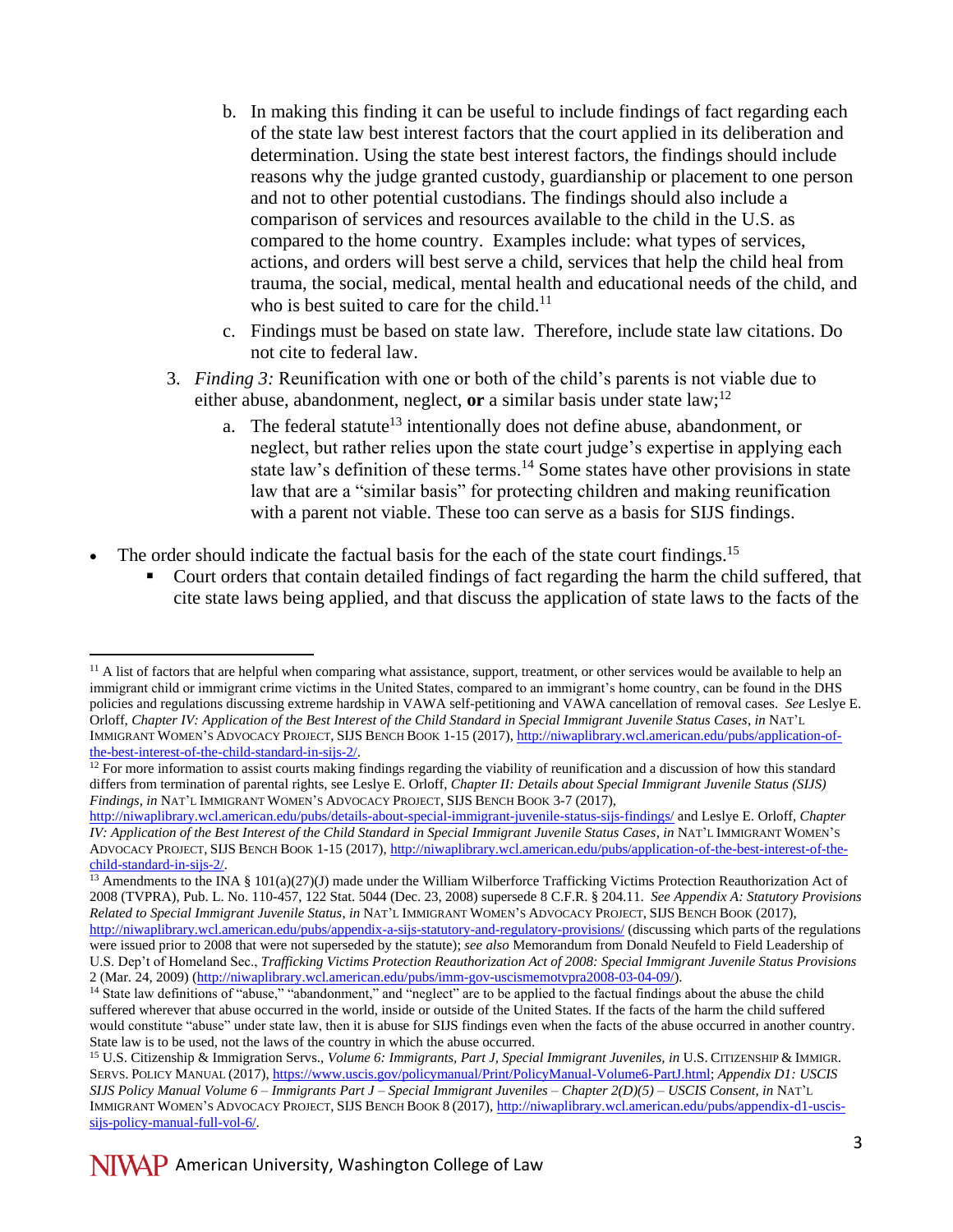case help avoid both DHS requests for additional evidence and delays in the adjudication of the child's SIJS petition.

- The state court order does not confer any immigration status on the child.
- Only federal immigrant officials can grant immigration status to the child.
- However, without the state court order containing the three required findings the child cannot petition for SIJS.
	- The inability to file may have serious negative consequences for the child's health, wellbeing, growth, education, development and the opportunity to remain in the care of nurturing caregivers. In some cases, the inability to obtain SIJS could result in the child's deportation from the United States.

### **SIJS in Custody and Child Support Proceedings**

- There are many types of court proceedings in which courts adjudicate child custody and child support. This quick reference will be helpful to courts hearing cases in which married parties with children are seeking divorce or legal separation and the case involves determinations regarding custody, visitation and/or child support. The information is equally applicable to all other forms of custody cases including those brought by parents, grandparents or others.
- Custody is one of the primary types of state court proceedings in which state courts will encounter SIJS eligible immigrant children.
- Custody is a frequent and appropriate proceeding in which SIJS orders are issued as part of a case in which the court is determining the placement and/or visitation of the child based on factors that include abuse, abandonment, neglect, or other similar harms to the child, the history and dynamics of the child's parental relationships and the best interest of the child.
- SIJS findings are appropriate<sup>16</sup> in cases in which the court is deciding custody of an immigrant child who is not a naturalized citizen or lawful permanent resident when the child has been a victim of abuse, abandonment, neglect, or other similar harms defined by state law and the perpetrator was one of the child's natural or adoptive parents.
- Immigrant children who are residing in the care of a non-abusive parent may apply for and be granted SIJS based on abuse, abandonment, or neglect perpetrated by their other parent.<sup>17</sup>
- It is very common to have a child seeking SIJS orders based on the abuse, abandonment, neglect, or similar harm under state law by only one parent. For example, courts will encounter immigrant children who suffered abuse by a parent in their home country who are currently residing with a non-perpetrator parent in the United States who is seeking a custody order. These facts could be present in a divorce, legal separation or custody case in which the court applies the state definitions of abuse, abandonment, neglect or similar harm defined under state law and the state best interest factors to decide custody of a child when the perpetrator parent lives outside the country. <sup>18</sup> The abuse of the child may have occurred outside of the U.S. or in the U.S. and the perpetrator parent

 $\overline{a}$ <sup>16</sup> For more information see Leslye E. Orloff, *Chapter I: Introduction to Special Immigrant Juvenile Status*, *in* NAT'L IMMIGRANT WOMEN'S ADVOCACY PROJECT, SIJS BENCH BOOK 1-2 (2017), [http://niwaplibrary.wcl.american.edu/pubs/ch-i-intro-to-sijs/.](http://niwaplibrary.wcl.american.edu/pubs/ch-i-intro-to-sijs/)

<sup>&</sup>lt;sup>17</sup> Prior to 2008, to be eligible for SIJS, a child had to suffer harm perpetrated by both to the child's parents. In 2008, Congress updated the law in recognition of the importance of promoting ongoing nurturing relationships between children and their nurturing non-abusive parents.

<sup>18</sup> Marsha Mansfield & Stacy Taueber, *Using Family Court to Obtain Immigration Relief for Minors*, Wisconsin Access to Justice Commission (October 30, 2014)[, http://repository.law.wisc.edu/items/show/127370.](http://repository.law.wisc.edu/items/show/127370)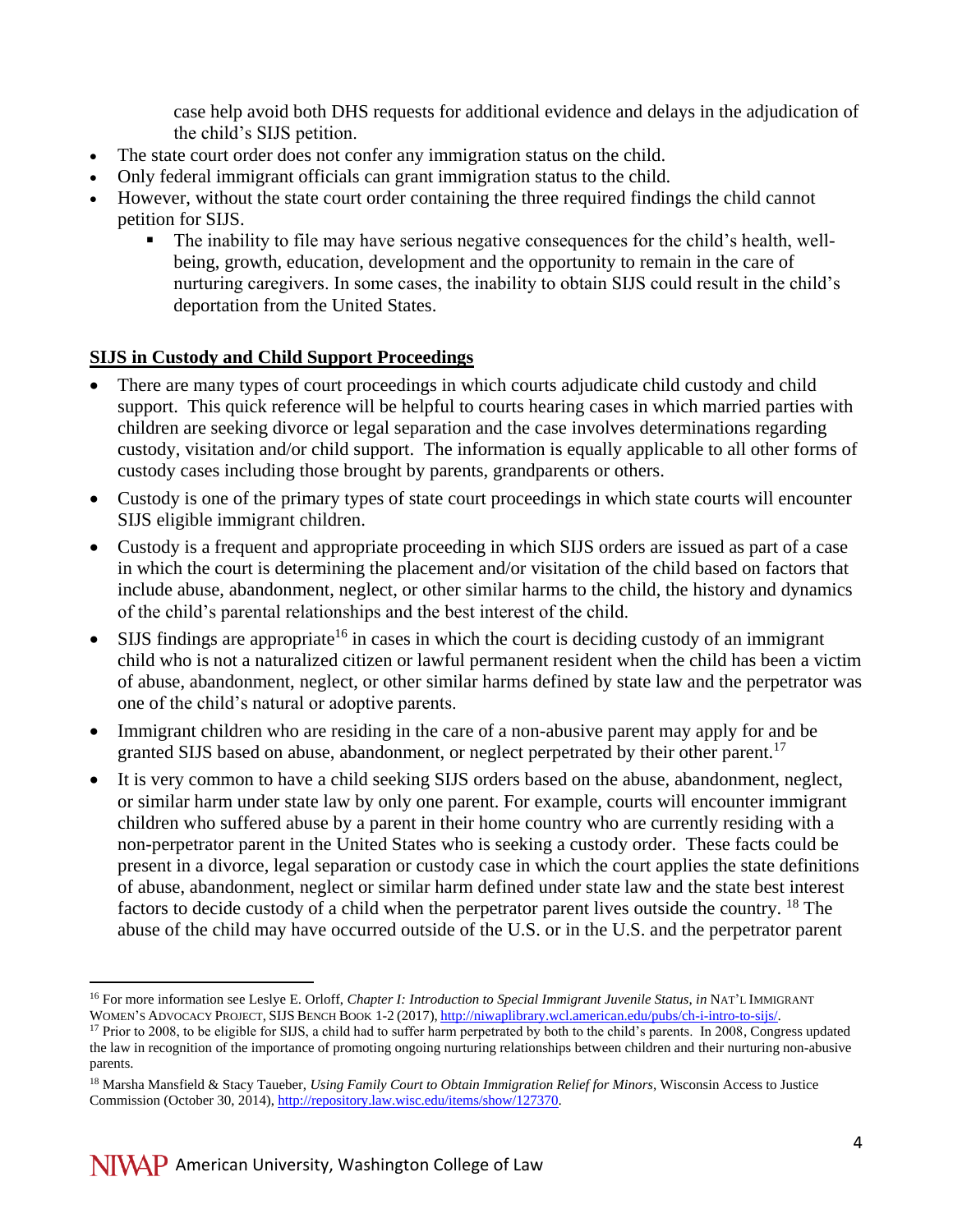has never been to the U.S., has been deported from the U.S. or may have left the U.S. for other reasons.

- SIJS findings can be requested in both new custody proceedings where the child's custody has never been adjudicated or in custody modification proceedings.
	- o The opportune time to make SIJS findings is when the court issues its first custody orders involving the SIJS eligible child. However, in pro se custody cases and in cases in which counsel and the court did not identify the child's SIJS eligibility at the time custody was adjudicated, courts may issue SIJS findings in an amended court order:
		- Upon motion seeking to add the findings to an existing custody order without otherwise modifying the custody or visitation orders;
		- As part of a custody modification proceeding whether or not the court ultimately modifies the original custody order;
		- In a declaratory judgement proceeding that formally recognizes the existing custody order.<sup>19</sup>
- In child support proceedings, courts generally have the discretion to include determinations of custody and parenting time when issuing child support orders.<sup>20</sup> When courts address parenting time, visitation or custody as an issue addressed in a child support case, courts can enter SIJS orders in child support cases. Some states require that parenting time or custody be addressed when a child support award is issued.<sup>21</sup> Whether courts have the ability to issue SIJS orders in child support cases depends on whether the court has the discretion and flexibility under state law to address parenting time, visitation or custody at the same time the court issues child support awards.<sup>22</sup>
	- o Anytime a court has the authority to address parenting time or custody in a child support case the court can include SIJS findings in its order, because parenting time or custody are before the court as part of the case.

 $\overline{a}$  $19$  For more information on issuance of SIJS orders in declaratory judgement proceedings, see Isabel LaLuna, Alina Hussain & Leslye E. Orloff, *Chapter V-4: Quick Reference Guide: Special Immigrant Juvenile Status Findings in Declaratory Judgment Cases*, *in* NAT'L IMMIGRANT WOMEN'S ADVOCACY PROJECT, SIJS BENCH BOOK 1-13 (2017)[, http://niwaplibrary.wcl.american.edu/pubs/chapter-v-4-sijs](http://niwaplibrary.wcl.american.edu/pubs/chapter-v-4-sijs-in-declaratory-judgment-cases-quick-reference/)[in-declaratory-judgment-cases-quick-reference/.](http://niwaplibrary.wcl.american.edu/pubs/chapter-v-4-sijs-in-declaratory-judgment-cases-quick-reference/)

<sup>20</sup> *Child Support and Parenting Time Orders*, NAT'L CONF. ST. LEGISLATURES (Apr. 18, 2016), [http://www.ncsl.org/research/human](http://www.ncsl.org/research/‌human-services/child-support-and-parenting-time-orders.aspx)[services/child-support-and-parenting-time-orders.aspx.](http://www.ncsl.org/research/‌human-services/child-support-and-parenting-time-orders.aspx)

 $21$  Texas law employs presumptive parenting time guidelines together with presumptive child support guidelines resulting in universal inclusion of parenting time orders in all child support orders established in the state of Texas. *See, e.g.*, TEX. FAM. CODE ANN. §§ 153.251, 153.252 (West 2017); TEX. FAM. CODE §§ 153.007- 153.3101*.* For additional information, see *Child Support and Parenting Time Orders*, NAT'L CONF. ST. LEGISLATURES (Apr. 18, 2016), [http://www.ncsl.org/research/human-services/child-support-and](http://www.ncsl.org/research/‌human-services/child-support-and-parenting-time-orders.aspx)[parenting-time-orders.aspx.](http://www.ncsl.org/research/‌human-services/child-support-and-parenting-time-orders.aspx)

 $^{22}$  The venue for resolving child support and parenting time may be different in each state. States vary in how they establish child support orders. If the state has an administrative process that takes place outside of the courts system, child support orders issued through that system would not be able to include SIJS findings. The National Conference of States Legislatures has developed a very useful state-bystate chart summarizing each state's approach to the issuance of child support orders through administrative process, judicial process, or a combination of both. *See Child Support Process: Administrative vs. Judicial, 50 State Table: Child Support Process* NAT'L CONF. ST. LEGISLATURES (Apr. 20, 2017), [http://www.ncsl.org/research/human-services/child-support-process-administrative-vs-](http://www.ncsl.org/research/human-services/child-support-process-administrative-vs-judicial.aspx#Process)

[judicial.aspx#Process;](http://www.ncsl.org/research/human-services/child-support-process-administrative-vs-judicial.aspx#Process) Jessica Pearson, Research Brief: Child Support, Parenting Time, and Safety Concerns (updated Aug. 2015), at 2, [https://www.acf.hhs.gov/sites/default/files/programs/css/center\\_for\\_policy\\_research\\_policy\\_brief.pdf](https://www.acf.hhs.gov/sites/default/files/programs/css/center_for_policy_research_policy_brief.pdf) (discussing how Section 303 of the Preventing Sex Trafficking and Strengthening Families Act establishes the incorporation of parenting time with strong family violence safeguards in new child support orders as an "important goal"; although nonbinding, this statement reinforces Public Law 113-183 that allows establishment of parenting time among voluntary activities in considering child support orders).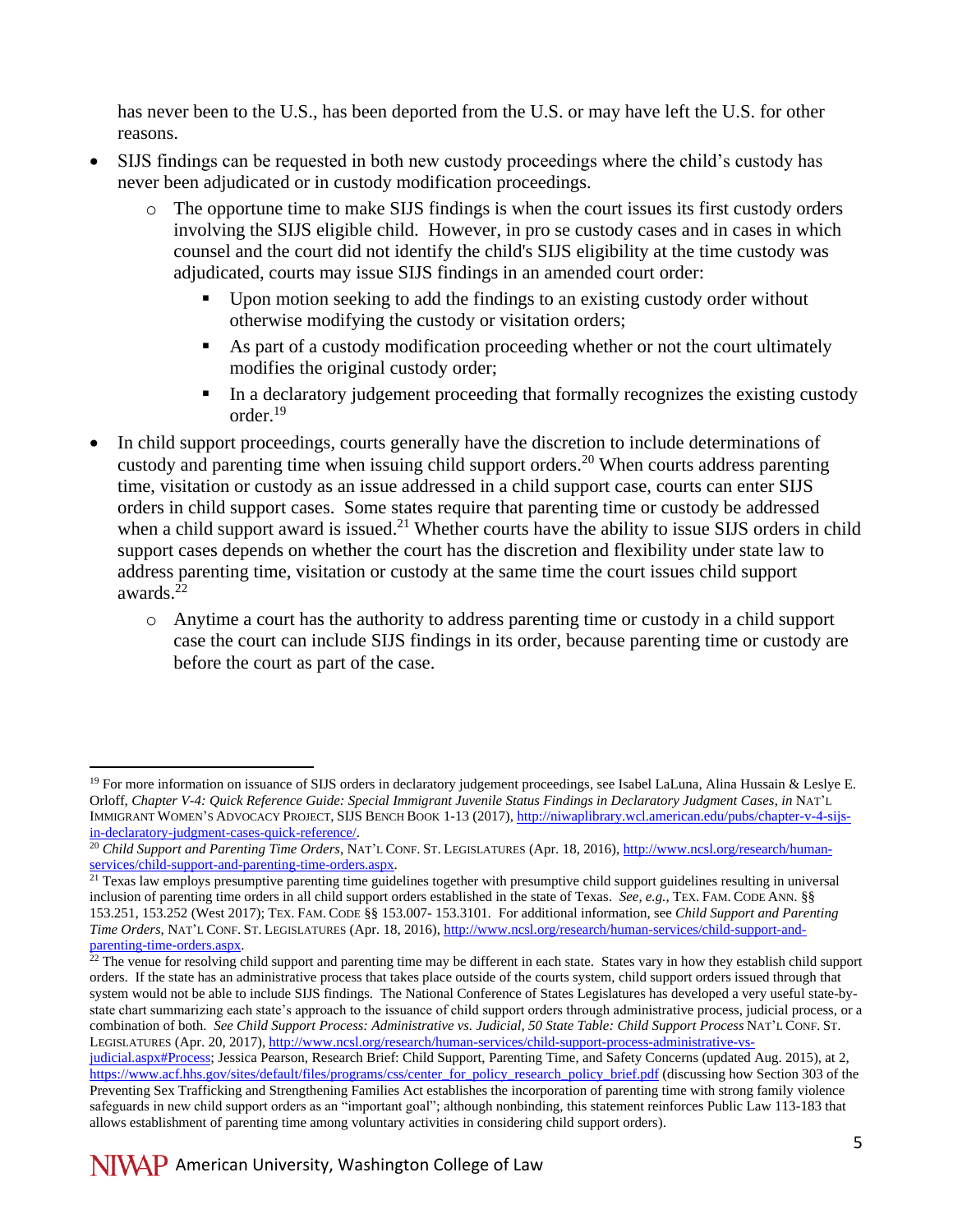- o The party seeking child support on the child's behalf may be a parent, grandparent or other family member providing for the care of the child.<sup>23</sup>
- o Common scenarios include:
	- *Prior custody order issued in the same state–* When custody has been awarded to a party in a prior court order and the custodian is seeking child support and SIJS orders, the court can consolidate the child support action with the prior custody case and issue a court order that recognizes and does not change the prior custody order, orders child support and issues SIJS findings;
	- *Prior custody order issued by a foreign country –* When a foreign country has issued a child custody award to a parent and both of the child's parents are now living in the United States, the custodial parent may bring a child support action in the U.S. $<sup>24</sup>$  If the custodial parent will be seeking SIJS orders as part of the child</sup> support case from the state court, in order to issue the SIJS order the court would need jurisdiction over the custody or placement of the child.<sup>25</sup> The court could obtain jurisdiction over custody or placement in addition to child support in a number of ways.<sup>26</sup> The custodial parent:
		- Files a motion to domesticate the foreign order and includes a request for child support.
		- Once the foreign order has been domesticated, the custodial parent files a motion to enforce or modify the domesticated foreign custody order and requests child support and SIJS orders
	- *Prior custody order issued in another state—* When a court in another U.S. jurisdiction has issued a child custody order and the custodian is seeking child support in a second state.<sup>27</sup> In these cases in order for courts to issue SIJS orders as part of the child support award the court could recognize and restate or modify the prior state's custody award and add child support and SIJS findings.
- State court judges will receive requests for SIJS predicate findings in custody cases based on many different fact patterns. Some frequent scenarios include:
	- o **Contested custody between an abusive and a non-abusive parent:** Custody

 $\overline{a}$ <sup>23</sup> *Child Support 101: Child Support Basics*, NAT'L CONF. ST. LEGISLATURES (Aug. 2, 2012), [http://www.ncsl.org/research/human](http://www.ncsl.org/research/‌human-services/‌child-support-basics.aspx#Who_Gets_Child_Support_)[services/child-support-basics.aspx#Who\\_Gets\\_Child\\_Support\\_.](http://www.ncsl.org/research/‌human-services/‌child-support-basics.aspx#Who_Gets_Child_Support_)

 $24$  In some cases, the action the custodial parent may bring is to recognize a foreign custody order and an action to enforce a child support order issued abroad. Under the Notice of Declaration of Foreign Countries as Reciprocating Countries for the Enforcement of Family Support (Maintenance) Obligations, a court may enforce child support determinations outside of the United States in countries with whom the US has foreign reciprocating jurisdiction. These countries and provinces are Australia, Czech Republic, El Salvador, Finland, Hungary, Ireland, Israel, Netherlands, Norway, Poland, Portugal, Slovak Republic, Switzerland, the United Kingdom, and select Canadian provinces (Alberta, British Columbia, Manitoba, New Brunswick, Newfoundland and Labrador, Northwest Territories, Nova Scotia, Nunavut, Ontario, Prince Edward Island, Saskatchewan, and Yukon). *Department of State: Public Notice 8832*, Notice of Declaration of Foreign Countries as Reciprocating Countries for the Enforcement of Family Support (Maintenance) Obligations, 79 Fed. Reg. 49368-04 (Aug. 20, 2014).

<sup>25</sup> *In re* Hei Ting C., 969 N.Y.S.2d 150 (N.Y. App. Div. 2013).

<sup>&</sup>lt;sup>26</sup> State UCCJEA jurisdictional laws would apply to cases involving modification of foreign custody awards. Under the UCCJEA, foreign countries are treated in the same manner as other states who have issued custody awards. Temporary jurisdiction under the UCCJEA would likely be applicable in cases involving domestic violence and/or child abuse.

<sup>&</sup>lt;sup>27</sup> This will commonly happen when the custodial parent has moved to a new state with the child or when the custodial parent seeks a child support order in the state where the non-custodial parent is living. The Uniform Interstate Family Support Act (UIFSA), which has been adopted by all states, out uniform rules for which states have jurisdiction to issue child support orders, continuing jurisdiction, jurisdiction for child support enforcement and modification of child support orders. *Interstate Family Support Act Amendments 2008, Enactment Status Map*, UNIFORM L. COMMISSION, [http://www.uniformlaws.org/Act.aspx?title=Interstate%20Family%20Support%20Act](http://www.uniformlaws.org/Act.aspx?title=‌Interstate%20Family‌%20Support%20‌Act‌%20‌Amendments%20%282008%29) [%20Amendments%20%282008%29.](http://www.uniformlaws.org/Act.aspx?title=‌Interstate%20Family‌%20Support%20‌Act‌%20‌Amendments%20%282008%29)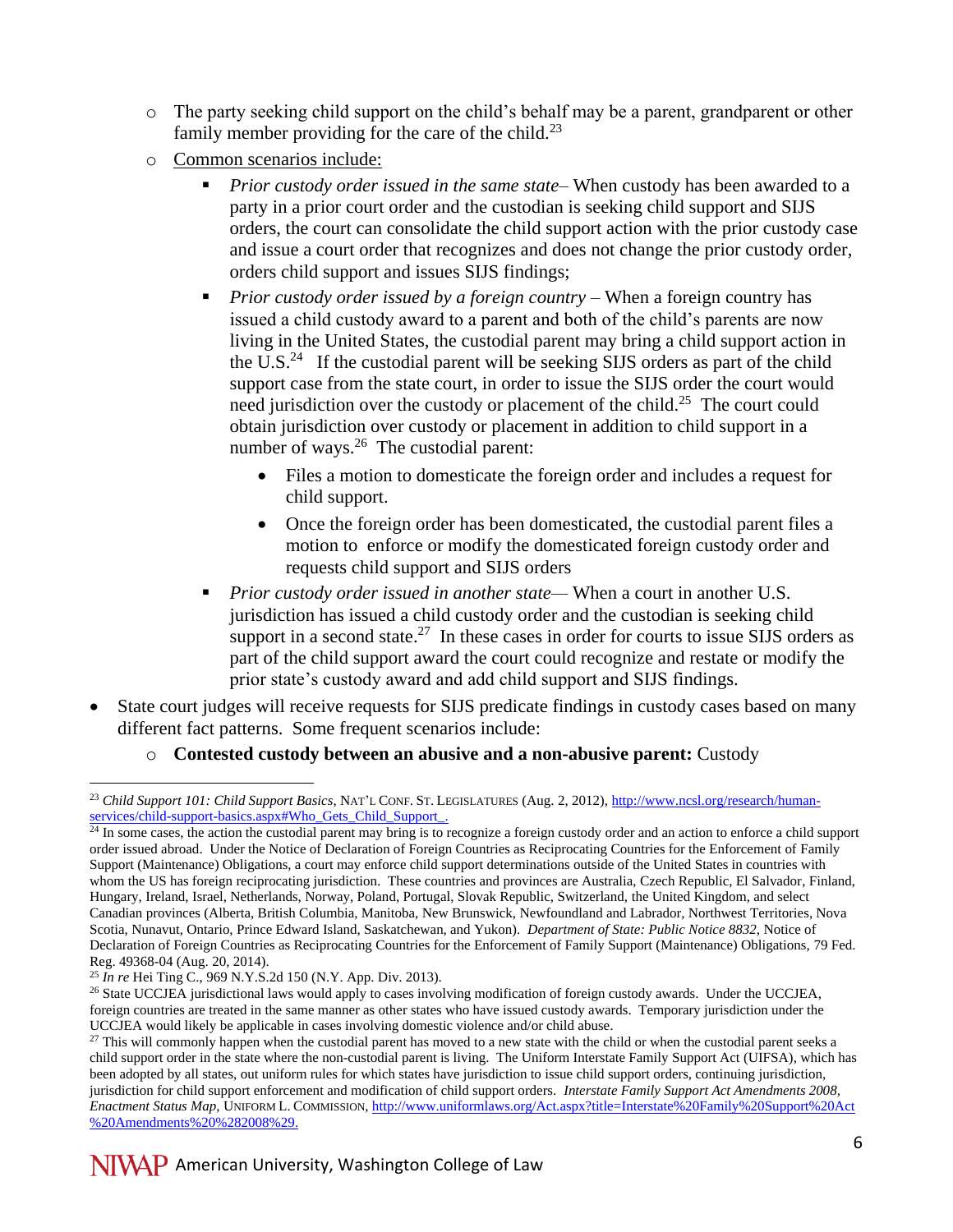between parents where one parent abused, abandoned, neglected or perpetrated a similar harm under state law against the child. These cases could involve facts where the child was abused and their mother was not or where both the child and mother were abused. While many SIJS eligible children could also qualify for another form of immigration relief based on abuse, SIJS provides a faster path to legal immigration status for vulnerable children.

- o **Custody cases brought by grandparents:** Custody between grandparents and parents where one or both of the child's parents abused, abandoned or neglected the child;
- o **Uncontested cases where one parent abused, abandoned or neglected the child:** the child is residing with the custodial parent and
	- The child has no relationship with the other parent who abandoned the child when he was very young, or
	- The other parent abused or neglected the child:
- o **Uncontested custody when the child's other parent is deceased**: The child is with a nonabusive parent and the other deceased parent abused, abandoned, neglected or perpetrated a similar harm defined by state law against the child prior to his death.
- o **Uncontested** c**ustody when a parent is missing and/or living abroad:** A grandparent or family member seeks custody in a case in which one or both of the child's parents are missing and cannot be located and were last known to be living abroad. The missing parent's inactions toward the child constitute abandonment or neglect under state law.

### **Procedural Considerations**<sup>28</sup>

 $\overline{a}$ 

- *Service of Process:* Special Immigrant Juvenile Status imposes no additional service requirements. The rules for who must be served in a custody proceeding are governed by state law. How service is to be effected in custody proceeding is also governed by state law. The same service of process requirements apply in cases involving immigrant children seeking SIJS findings as in any other custody case.
- Many SIJS eligible children will have had little or no recent contact with the parent or parents who have perpetrated the abuse, abandonment, neglect, or similar harm defined by state law. The perpetrator parent may be still living in the home country and the child may be resettled with the other parent or with a grandparent, family member or caregiver in the United States. The location of the perpetrator parent may be:
	- o In the child's country of origin;
	- o Unknown to the child and other parent;
	- $\circ$  In a region of the home county that is rural with little formal infrastructure.

These circumstances pose several significant obstacles to meeting the service and notice requirements for custody adjudications. Attorneys representing parties seeking custody of an SIJS eligible child may need additional time locating the abusive parent. They may not be successful in accomplishing personal service and may need to request court orders authorizing alternative

<sup>&</sup>lt;sup>28</sup> Children seeking SIJS orders may come before the court in creative ways that the court is not necessarily accustomed to seeing; this is in part because of funding restrictions on representation of abused immigrant children and parents. Depending on an organization's funding, the organization may be limited to whether they can represent the child, the parent, a third party filing on behalf of or in relation to the child, or any combination within. Various forms of government funding are restricted to only the abused litigant, thus barring nonabused parents and third parties from filing guardianship or custody with representation from the agency receiving the funding. The abused child is eligible for representation from the agency, but due to procedural rules, the child cannot file certain cases on their own behalf, and thus the attorney is limited to what kinds of cases they can seek relief for the child.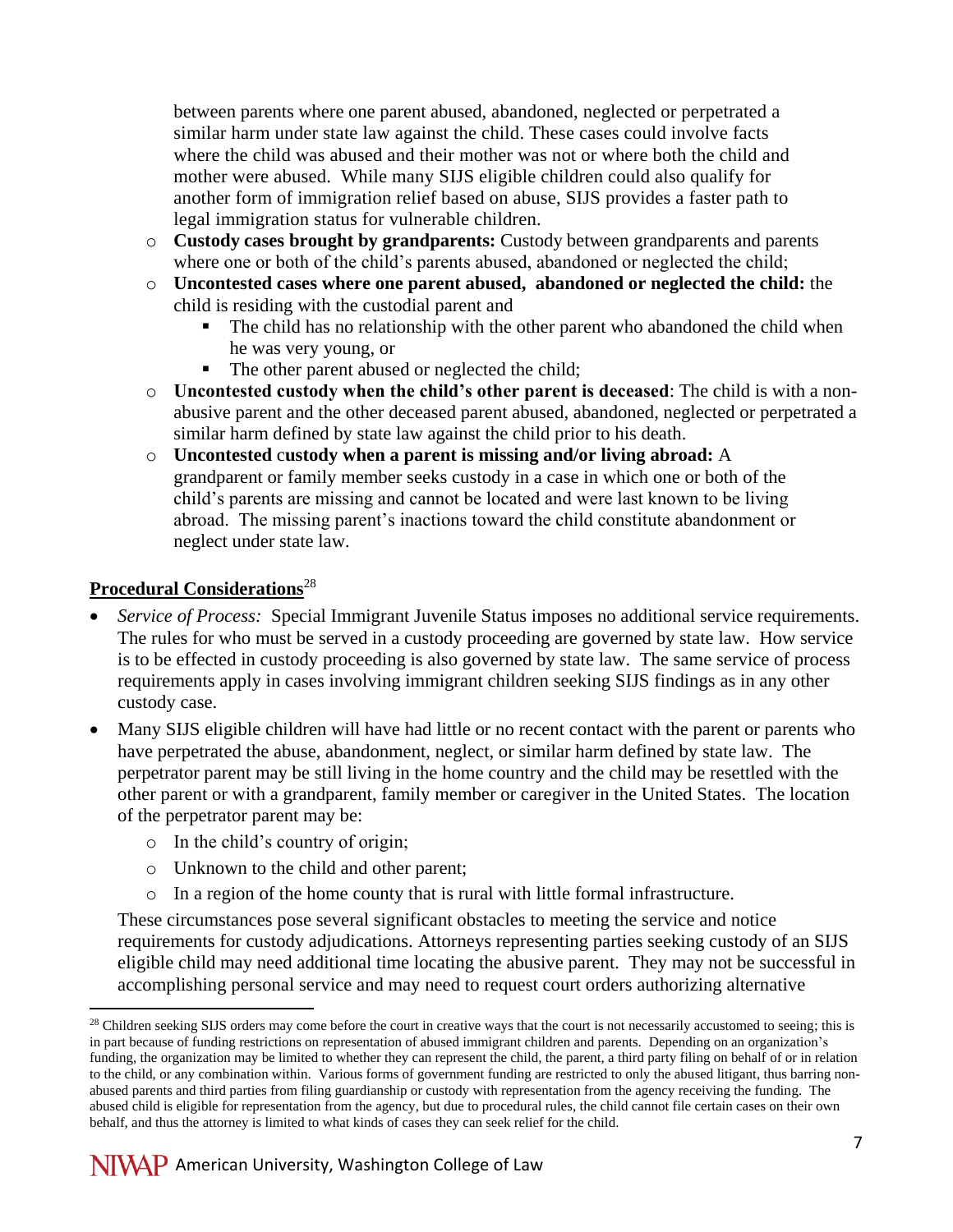service.<sup>29</sup> Swift decisions by the court on requests for alternative service are very important to ensure that the court is authorized to take jurisdiction to enter custody orders including SIJS findings before the immigrant SIJS eligible child turns the age of majority as defined by state law. This may include:

- o Enlisting assistance with service from the parent's country's embassy or consulate;
- o Service by publication;
- o Orders that soldiers and sailors service is not required because the parent is found to be a foreign national who could not have served in the U.S. Military.
- *Guardian and Attorneys Ad Litem (*GAL/AAL)*:* Federal law does not impose or require any particular decision related to appointment of a *guardian ad litem.* Cases in which children are seeking SIJS should be treated in the same manner with regard to decisions to appoint guardians or attorneys *ad litem* as applies in cases of citizen children. There is no reason to appoint a GAL/AAL for a child seeking SIJS, when the court would not otherwise make such appointment in cases not involving SIJS. It is best practice to only require a GAL/AAL when the court would so order under state law in cases that do not involve immigrant parents or children or SIJS predicate findings. Appointing a GAL/AAL for SIJS cases when such appointment would not be made in a case involving citizen children causes unnecessary delay in SIJS cases, and expends limited pro bono legal resources in the community that could better serve cases involving other needy children.
- *UCCJEA AND UCCJA:* Children coming before the court seeking SIJS findings will have very different personal stories. Some may have been in the United States for a prolonged period of time. Others may have recently made the journey to flee from abuse or reunite with family. Unaccompanied minors who have been in DHS's custody may have been moved from state to state while searching for appropriate placement.<sup>30</sup> In only a small minority of the SIJS cases might there be a prior custody order in another state or country. When a custody order was issued by a foreign country, the parent granted custody may be requesting that the court recognize the foreign court's custody award. SIJS eligible children may not have been in the state long enough for the state to have become the child's home state for jurisdictional purposes. $31$
- Most states have adopted the Uniform Child Custody and Jurisdiction Enforcement Act (UUCJEA), which requires that a child be present in the state for 6 months to establish home state jurisdiction. Best practices in SIJS cases are:
	- o Bringing the custody matter and requesting SIJS orders from the child's home state where the child has resided for more than 6 months; or
	- o In custody cases involving SIJS eligible immigrant children who have been in the state for under 6 months, taking temporary emergency jurisdiction over the child under the state's UCCJEA or the UCCJA based upon the child's presence in the state and upon the child

<sup>29</sup> For more information of service of process options, see Leslye E. Orloff, *Chapter VII: Service of Process in State Court: Cases Seeking Special Immigrant Juvenile Status Findings*, *in* NAT'L IMMIGRANT WOMEN'S ADVOCACY PROJECT, SIJS BENCH BOOK 1-6 (2017), [http://niwaplibrary.wcl.american.edu/pubs/chapter-vii-service-of-process-in-sijs/.](http://niwaplibrary.wcl.american.edu/pubs/chapter-vii-service-of-process-in-sijs/)

<sup>30</sup> *See* Leslye E. Orloff, *Chapter I: Introduction to Special Immigrant Juvenile Status*, *in* NAT'L IMMIGRANT WOMEN'S ADVOCACY PROJECT, SIJS BENCH BOOK 1-2 (2017), [http://niwaplibrary.wcl.american.edu/pubs/ch-i-intro-to-sijs/.](http://niwaplibrary.wcl.american.edu/pubs/ch-i-intro-to-sijs/)

<sup>31</sup> *Child Custody Jurisdiction and Enforcement Act Summary*, UNIFORM L. COMMISSION, <http://www.uniformlaws.org/ActSummary.aspx?title=Child%20Custody%20Jurisdiction%20and%20Enforcement%20Act> (last visited Mar. 30, 2018).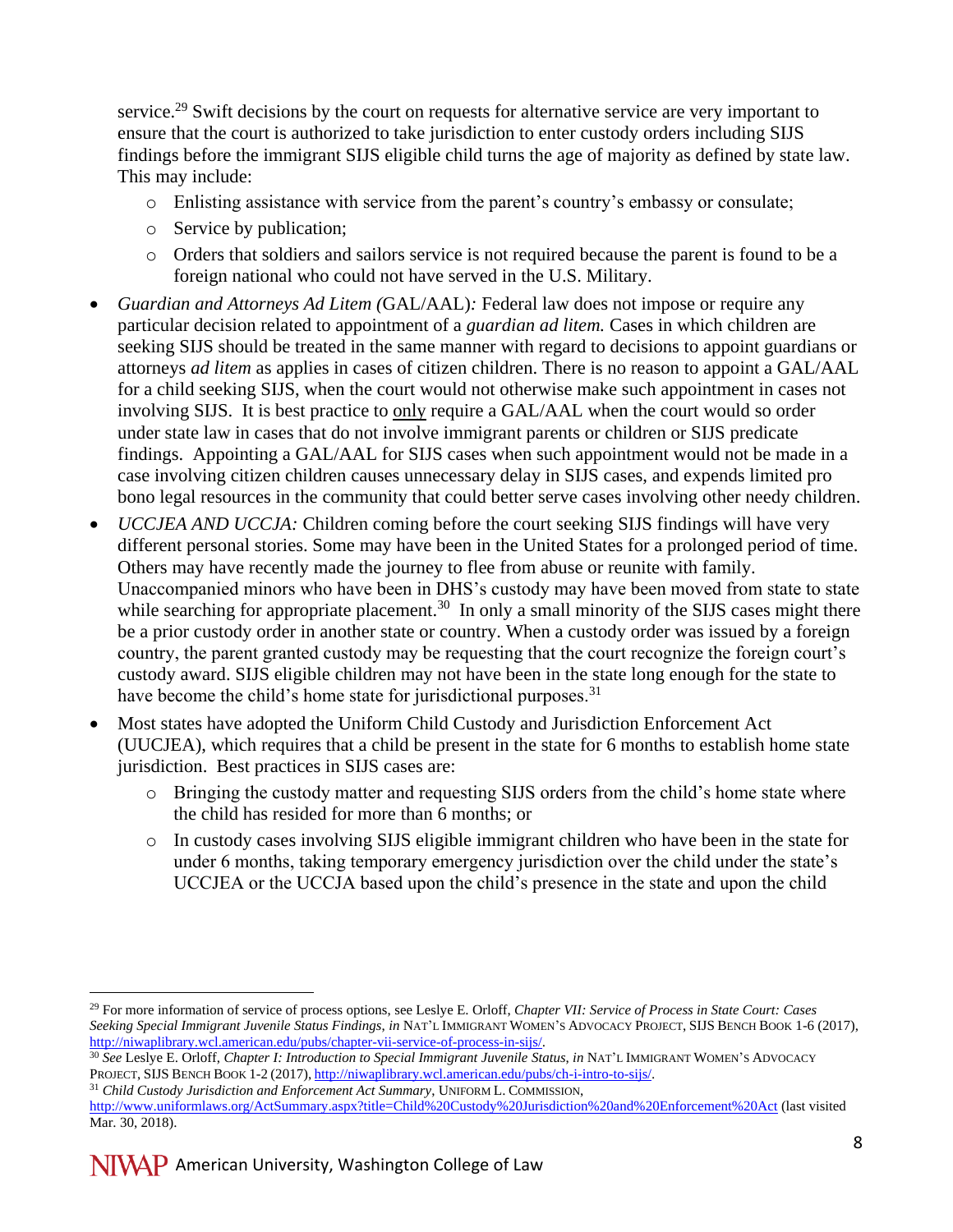having suffered abuse, abandonment or mistreatment or upon threats to the child's nonabusive parent or the child's sibling when  $32$ 

- No prior custody order has been issued regarding the child,
- No other state with grounds for continuing custody jurisdiction can be found, or
- A court with continuing jurisdiction declines to take jurisdiction over the case.
- Continuing Jurisdiction under State Law over Children 18 and Older: Generally, the child must be under the jurisdiction of a state court order at the time he files his SIJS application. State law sets the age of majority applicable in SIJS cases. If the court has jurisdiction under state law over a child when the court issues a court order containing SIJS findings, continuing state court jurisdiction over the child is not required if the reason the court's jurisdiction ends is because the child ages out or because the child is adopted or placed in a permanent guardianship.<sup>33</sup> Some state laws allow state courts to have continuing jurisdiction over a child after the age of majority set by state law. When state law grants courts that meet certain criteria continuing jurisdiction over children who reach the age of majority, courts may issue SIJS orders in cases of children who have not turned age 21. Examples of continuing jurisdiction that would allow for issuance of SIJS orders include but are not limited to state statutes governing:
	- o Care of children who are incapacitated;
	- o Children still enrolled in school (K-12);
	- o Adult adoption statutes; or
	- o When a child is deemed a dependent of the state, including children in foster care.

#### **Best Practices for SIJS Findings in Custody Cases**

*Special Immigrant Juvenile Status Statute<sup>34</sup>* requires that the immigrant child:

"[H]has been declared dependent on a juvenile court located in the United States or whom such a court has legally committed to, or placed under the custody of, an agency or department of a State, or an individual or entity appointed by a State or juvenile court located in the United States" AND

"[W]hose reunification with 1 or both of the immigrant's parents is not viable due to abuse, neglect, abandonment, or a similar basis found under State law" AND

"[F]or whom it has been determined in administrative or judicial proceedings that it would not be in the alien's best interest to be returned to the alien's or parent's previous country of nationality or country of last habitual residence"

 *Location of Harm to Child:* The abuse, abandonment, or neglect may have taken place in United States or abroad.

<sup>32</sup> *Child Custody Jurisdiction and Enforcement Act Summary*, UNIFORM L. COMMISSION, <http://www.uniformlaws.org/ActSummary.aspx?title=Child%20Custody%20Jurisdiction%20and%20Enforcement%20Act> (last visited Mar. 30, 2018).

<sup>33</sup> *Appendix D1: USCIS SIJS Policy Manual Volume 6 – Immigrants Part J – Special Immigrant Juveniles – Chapter 2(D)(4) – Validity of Order, in* NAT'L IMMIGRANT WOMEN'S ADVOCACY PROJECT, SIJS BENCH BOOK 6-7 (2017),

[http://niwaplibrary.wcl.american.edu/pubs/appendix-d1-uscis-sijs-policy-manual-full-vol-6/.](http://niwaplibrary.wcl.american.edu/pubs/appendix-d1-uscis-sijs-policy-manual-full-vol-6/)  $34$  INA § 101(a)(27)(J).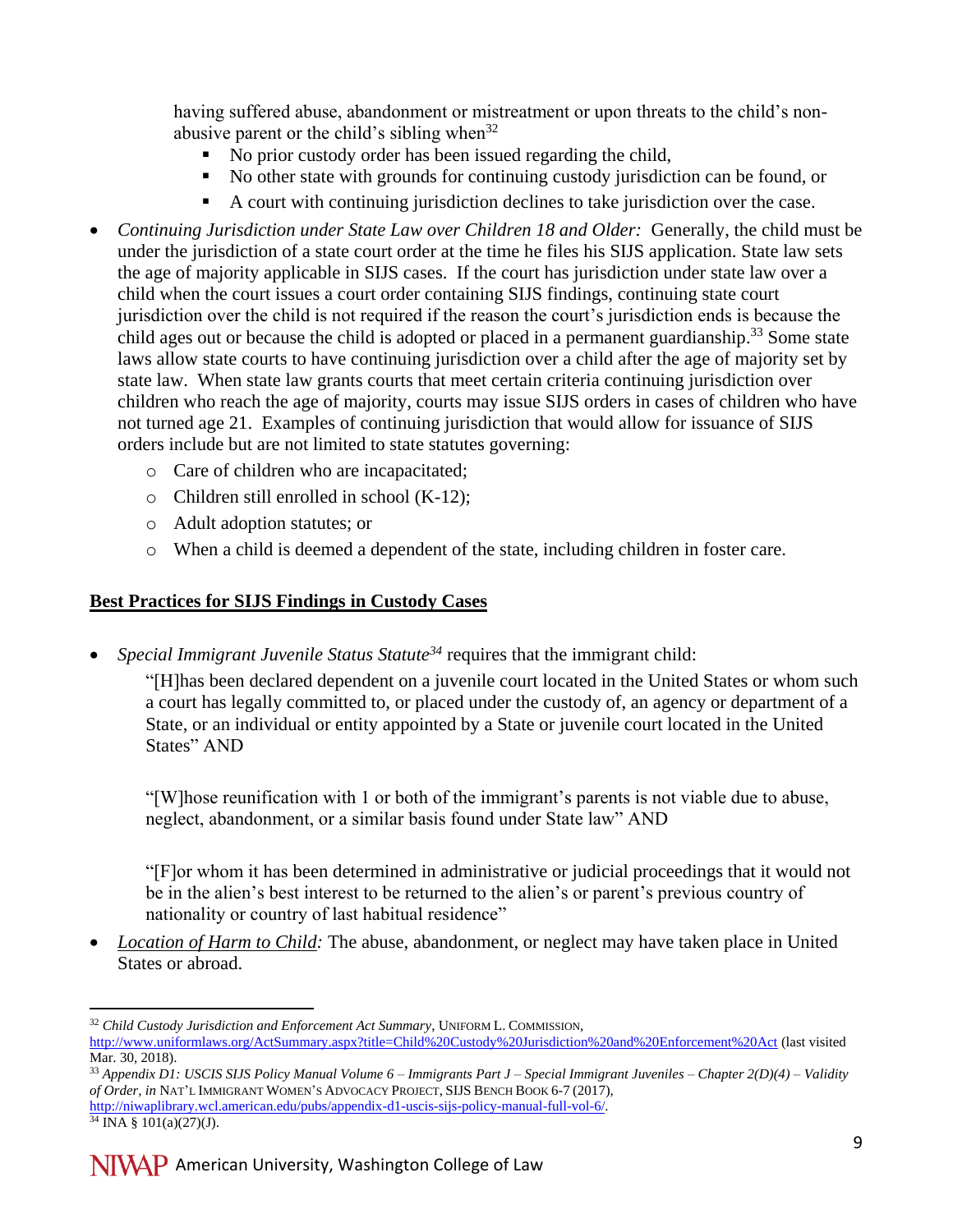- *State law governs: <sup>35</sup>*
	- o *The types of court proceedings* in which state courts can issue orders regarding the custody, placement, or recognition of an existing placement
	- o *State court custody procedures* including jurisdiction, evidentiary rules, parties who are to receive notice and due process.
	- o *When a custody order is final.* In issuing final custody orders awarding custody, visitation and providing for the care of an SIJS child that meets the definition of a final or permanent custody order under state law, it is appropriate for courts to adjudicate and issue findings that based on the evidence before the court reunification with the abusive parent is not viable. All appealable state court orders are considered final orders. Once a state court custody order has been finally adjudicated based on a court's ruling in a contested case, by consent of the parties, or following state default judgment procedures, state law imposes requirements that parties must meet in order to secure modifications of the court's final custody and/or visitation orders. Most state laws require proof of change in circumstances not anticipated at the time the court issued its custody order.
	- o *Best Interest: <sup>36</sup>* In all cases, the best interest of the child state laws are applied to the facts of the case before the court, and the court decides where and with whom it is in the best interest of the child to live. All state best interest of the child laws are designed to provide the care, treatment, healing, safety, stability, structure, and guidance that will help children become healthy, self-sufficient adults. In making best interest of the child determinations in SIJS cases courts should consider the same breadth of factors that apply to all best interest of the child determinations the court adjudicates.
	- o *Abuse, Abandonment, Neglect or Similar Basis of Harm under State Law*: All SIJS cases will include findings using state law definitions to determine that an immigrant child has been abused, abandoned, neglected or suffered similar harm defined by state law by at least one of the child's parents. For purposes of making SIJS findings, these state law definitions are

[http://niwaplibrary.wcl.american.edu/pubs/appendix-d1-uscis-sijs-policy-manual-full-vol-6/;](http://niwaplibrary.wcl.american.edu/pubs/appendix-d1-uscis-sijs-policy-manual-full-vol-6/) *Appendix D1: USCIS SIJS Policy Manual Volume 6 – Immigrants Part J – Special Immigrant Juveniles – Chapter 2(D)(3) – Best Interests, in* NAT'L IMMIGRANT WOMEN'S ADVOCACY PROJECT, SIJS BENCH BOOK 6 (2017), [http://niwaplibrary.wcl.american.edu/pubs/appendix-d1-uscis-sijs-policy-manual-full](http://niwaplibrary.wcl.american.edu/pubs/appendix-d1-uscis-sijs-policy-manual-full-vol-6/)[vol-6/;](http://niwaplibrary.wcl.american.edu/pubs/appendix-d1-uscis-sijs-policy-manual-full-vol-6/) *Appendix D1: USCIS SIJS Policy Manual Volume 6 – Immigrants Part J – Special Immigrant Juveniles – Chapter 2(D)(4) – Validity of Order, in* NAT'L IMMIGRANT WOMEN'S ADVOCACY PROJECT, SIJS BENCH BOOK 6-7 (2017),

 $\overline{a}$ <sup>35</sup> *See Appendix D1: USCIS SIJS Policy Manual Volume 6 – Immigrants Part J – Special Immigrant Juveniles, in* NAT'L IMMIGRANT WOMEN'S ADVOCACY PROJECT, SIJS BENCH BOOK (2017)[, http://niwaplibrary.wcl.american.edu/pubs/appendix-d1-uscis-sijs-policy](http://niwaplibrary.wcl.american.edu/pubs/appendix-d1-uscis-sijs-policy-manual-full-vol-6/)[manual-full-vol-6/;](http://niwaplibrary.wcl.american.edu/pubs/appendix-d1-uscis-sijs-policy-manual-full-vol-6/) *Appendix D1: USCIS SIJS Policy Manual Volume 6 – Immigrants Part J – Special Immigrant Juveniles – Chapter 1(A) – Purpose, in* NAT'L IMMIGRANT WOMEN'S ADVOCACY PROJECT, SIJS BENCH BOOK 3 n.1(2017),

[http://niwaplibrary.wcl.american.edu/pubs/appendix-d1-uscis-sijs-policy-manual-full-vol-6/;](http://niwaplibrary.wcl.american.edu/pubs/appendix-d1-uscis-sijs-policy-manual-full-vol-6/) *Appendix D1: USCIS SIJS Policy Manual Volume 6 – Immigrants Part J – Special Immigrant Juveniles – Chapter 2(A) – Determining Eligibility, in* NAT'L IMMIGRANT WOMEN'S ADVOCACY PROJECT, SIJS BENCH BOOK 4 (2017), [http://niwaplibrary.wcl.american.edu/pubs/appendix-d1-uscis-sijs-policy-manual-full](http://niwaplibrary.wcl.american.edu/pubs/appendix-d1-uscis-sijs-policy-manual-full-vol-6/)[vol-6/;](http://niwaplibrary.wcl.american.edu/pubs/appendix-d1-uscis-sijs-policy-manual-full-vol-6/) *Appendix D1: USCIS SIJS Policy Manual Volume 6 – Immigrants Part J – Special Immigrant Juveniles – Chapter 2(D)(2) – Parental Unification, in* NAT'L IMMIGRANT WOMEN'S ADVOCACY PROJECT, SIJS BENCH BOOK 6 (2017),

[http://niwaplibrary.wcl.american.edu/pubs/appendix-d1-uscis-sijs-policy-manual-full-vol-6/;](http://niwaplibrary.wcl.american.edu/pubs/appendix-d1-uscis-sijs-policy-manual-full-vol-6/) *Appendix D1: USCIS SIJS Policy Manual Volume 6 – Immigrants Part J – Special Immigrant Juveniles – Chapter 2(D)(1) – Dependency or Custody, in* NAT'L IMMIGRANT WOMEN'S ADVOCACY PROJECT, SIJS BENCH BOOK 9 n.5 (2017), [http://niwaplibrary.wcl.american.edu/pubs/appendix-d1-uscis-sijs-policy](http://niwaplibrary.wcl.american.edu/pubs/appendix-d1-uscis-sijs-policy-manual-full-vol-6/)[manual-full-vol-6/;](http://niwaplibrary.wcl.american.edu/pubs/appendix-d1-uscis-sijs-policy-manual-full-vol-6/) *Appendix D1: USCIS SIJS Policy Manual Volume 6 – Immigrants Part J – Special Immigrant Juveniles – Chapter 2(D) – Juvenile Court Order, in* NAT'L IMMIGRANT WOMEN'S ADVOCACY PROJECT, SIJS BENCH BOOK 10 nn.11-14 (2017), [http://niwaplibrary.wcl.american.edu/pubs/appendix-d1-uscis-sijs-policy-manual-full-vol-6/;](http://niwaplibrary.wcl.american.edu/pubs/appendix-d1-uscis-sijs-policy-manual-full-vol-6/) *Appendix D1: USCIS SIJS Policy Manual Volume 6 – Immigrants Part J – Special Immigrant Juveniles – Chapter 3(A)(2) – Findings, in* NAT'L IMMIGRANT WOMEN'S ADVOCACY PROJECT, SIJS BENCH BOOK 12 (2017)[, http://niwaplibrary.wcl.american.edu/pubs/appendix-d1-uscis-sijs-policy-manual-full-vol-6/.](http://niwaplibrary.wcl.american.edu/pubs/appendix-d1-uscis-sijs-policy-manual-full-vol-6/) <sup>36</sup> For a detailed discussion of the ways that state best interests of the child laws apply in state court when issuing SIJS findings see Leslye E. Orloff, *Chapter IV: Application of the Best Interest of the Child Standard in Special Immigrant Juvenile Status Cases*, *in* NAT'L IMMIGRANT WOMEN'S ADVOCACY PROJECT, SIJS BENCH BOOK 1-15 (2017)[, http://niwaplibrary.wcl.american.edu/pubs/application-of](http://niwaplibrary.wcl.american.edu/pubs/application-of-the-best-interest-of-the-child-standard-in-sijs-2/)[the-best-interest-of-the-child-standard-in-sijs-2/](http://niwaplibrary.wcl.american.edu/pubs/application-of-the-best-interest-of-the-child-standard-in-sijs-2/)*.*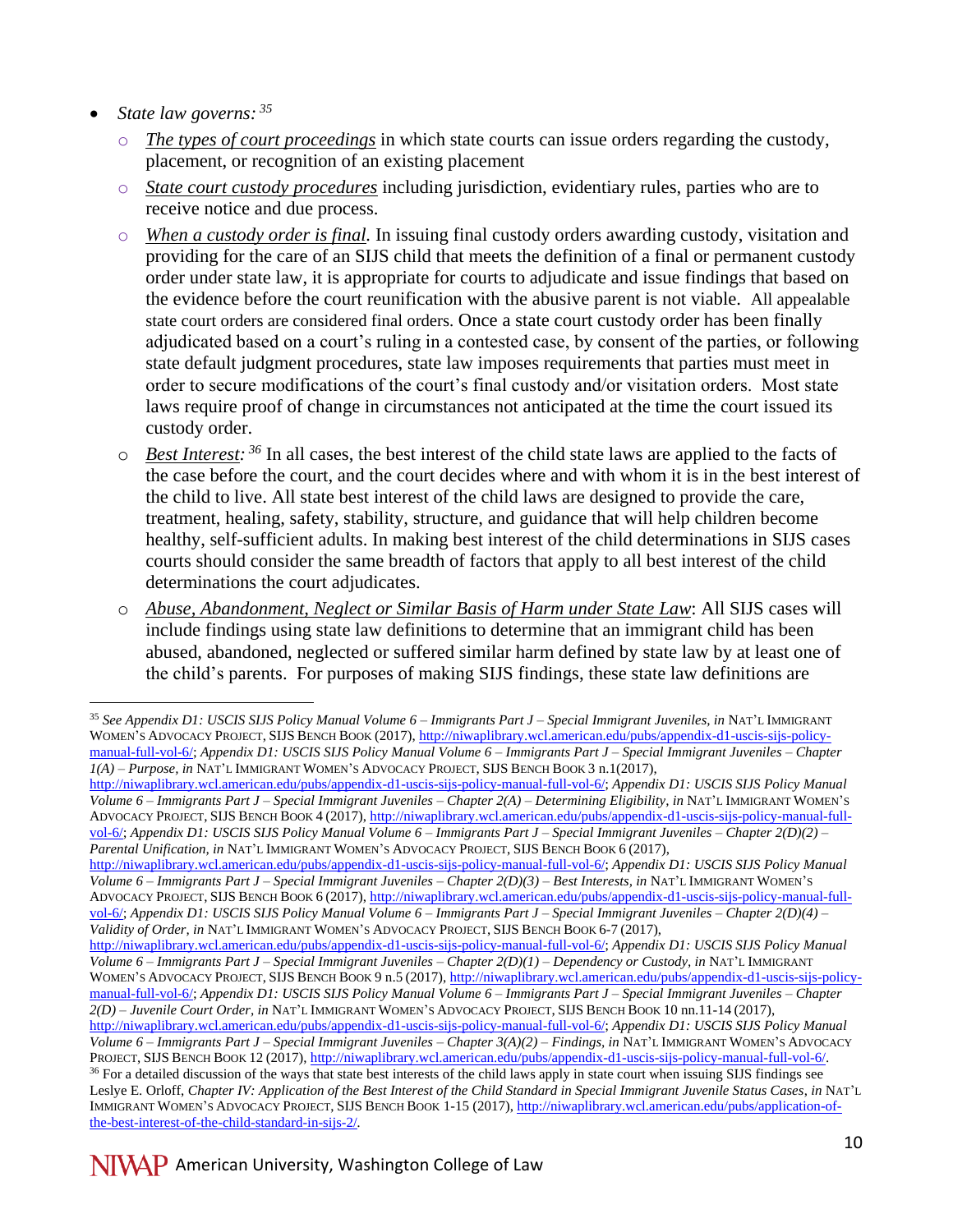applied to the facts of case when the harm occurred in the United States and when the harm occurred abroad. These findings will, by their nature, play an important role in the court's application of state best interest laws in decisions regarding a child's custody, placement, commitment, or parenting time.

- o *Definitions:* State law controls the definition of the terms "abuse" "abandonment" and "neglect." The court may use *any* state definition in state law of these terms.<sup>37</sup>
- o *Similar Basis Under State Law*: Judges may also issue SIJS findings when they find that reunification is not viable for harms articulated in state law that are similar to "abuse, abandonment, or neglect." Some examples include:
	- *Child endangerment*<sup>38</sup> under most state statutes is similar to abuse and often requires more harm to a child than neglect
	- *Domestic violence<sup>39</sup>* is defined in all states to cover child abuse through the perpetration of criminal acts or attempts or threats of criminal acts, or other statutorily defined harms against a person covered by the state domestic violence statute. In all states child abuse perpetrated by a parent is covered by the state domestic violence definition used in state protection order cases. State domestic violence laws often also provide protection for the harm that occurs to children from witnessing domestic violence perpetrated against a parent and in such cases the court under state law can make findings that the presence of domestic violence in the home precludes safe reunification with one or both parents residing in a home where domestic violence is occurring<sup>40</sup>
	- *Forced Marriage:<sup>41</sup>* Several states have passed laws making forced marriage a crime. Forced marriage of children is considered child abuse and treated as a child abuse crime that involves criminal acts that include rape and sexual assault.
	- *Children present in the state without an adult able to meet their basic needs* under many states' laws is defined as neglect, including lack of adequate food, clothing, shelter, health care, education or supervision.
- o Best Practice: In SIJS cases state courts apply state law to the findings of fact regarding the child and the laws applied in awarding custody. State laws are also used to make each of the SIJS findings. The court order should include citations to the state laws the court relies upon in its order including the definitions of abuse, neglect, abandonment or similar harm

<sup>37</sup> For further information see Rafaela Rodrigues & Leslye E. Orloff, *Chapter III: Abuse, Abandonment, or Neglect: The Role of State Law Definitions in Special Immigrant Juvenile Status Findings*, *in* NAT'L IMMIGRANT WOMEN'S ADVOCACY PROJECT, SIJS BENCH BOOK 1-7 (2017)[, http://niwaplibrary.wcl.american.edu/pubs/abuse-abandonment-or-neglect/;](http://niwaplibrary.wcl.american.edu/pubs/abuse-abandonment-or-neglect/) *Appendix K: State Law Definitions of Child Abuse*, *in* NAT'L IMMIGRANT WOMEN'S ADVOCACY PROJECT, SIJS BENCH BOOK 1-33 (2017),

[http://niwaplibrary.wcl.american.edu/pubs/appendix-k-state-law-definitions-of-child-abuse-chart/;](http://niwaplibrary.wcl.american.edu/pubs/appendix-k-state-law-definitions-of-child-abuse-chart/) *Appendix L: State Law Definitions of Abandonment*, *in* NAT'L IMMIGRANT WOMEN'S ADVOCACY PROJECT, SIJS BENCH BOOK (2017),

[http://niwaplibrary.wcl.american.edu/pubs/appendix-l-abandonment-of-children-statutes-definitions/;](http://niwaplibrary.wcl.american.edu/pubs/appendix-l-abandonment-of-children-statutes-definitions/) *Appendix M: State Law Definitions of Child Neglect*, *in* NAT'L IMMIGRANT WOMEN'S ADVOCACY PROJECT, SIJS BENCH BOOK (2017),

[http://niwaplibrary.wcl.american.edu/pubs/appendix-m-state-law-definitions-of-child-neglect-chart/.](http://niwaplibrary.wcl.american.edu/pubs/appendix-m-state-law-definitions-of-child-neglect-chart/) <sup>38</sup> See Appendix O: States that Define Endangerment Higher than Neglect, in NAT'L IMMIGRANT WOMEN'S ADVOCACY PROJECT, SIJS BENCH BOOK (2017), [http://niwaplibrary.wcl.american.edu/pubs/appendix-o-endangerment-chart/.](http://niwaplibrary.wcl.american.edu/pubs/appendix-o-endangerment-chart/)

<sup>39</sup> *See Appendix N: Domestic Violence Includes Child Abuse and Child Neglect*, *in* NAT'L IMMIGRANT WOMEN'S ADVOCACY PROJECT, SIJS BENCH BOOK (2017)[, http://niwaplibrary.wcl.american.edu/pubs/appendix-n-domestic-violence-abuse-and-neglect/.](http://niwaplibrary.wcl.american.edu/pubs/appendix-n-domestic-violence-abuse-and-neglect/)

<sup>40</sup> *See Appendix E: Understanding the Significance of a Minor's Trauma History in Family Court Proceedings*, *in* NAT'L IMMIGRANT WOMEN'S ADVOCACY PROJECT, SIJS BENCH BOOK (2017), [http://niwaplibrary.wcl.american.edu/pubs/appendix-e-effects-of-trauma-on](http://niwaplibrary.wcl.american.edu/pubs/appendix-e-effects-of-trauma-on-minors-fact-sheet/)[minors-fact-sheet/.](http://niwaplibrary.wcl.american.edu/pubs/appendix-e-effects-of-trauma-on-minors-fact-sheet/)

<sup>41</sup> *See Appendix P: Forced Marriage as Child Abuse: State Laws*, *in* NAT'L IMMIGRANT WOMEN'S ADVOCACY PROJECT, SIJS BENCH BOOK 1-11 (2017)[, http://niwaplibrary.wcl.american.edu/pubs/appendix-p-forced-marriage-chart/.](http://niwaplibrary.wcl.american.edu/pubs/appendix-p-forced-marriage-chart/)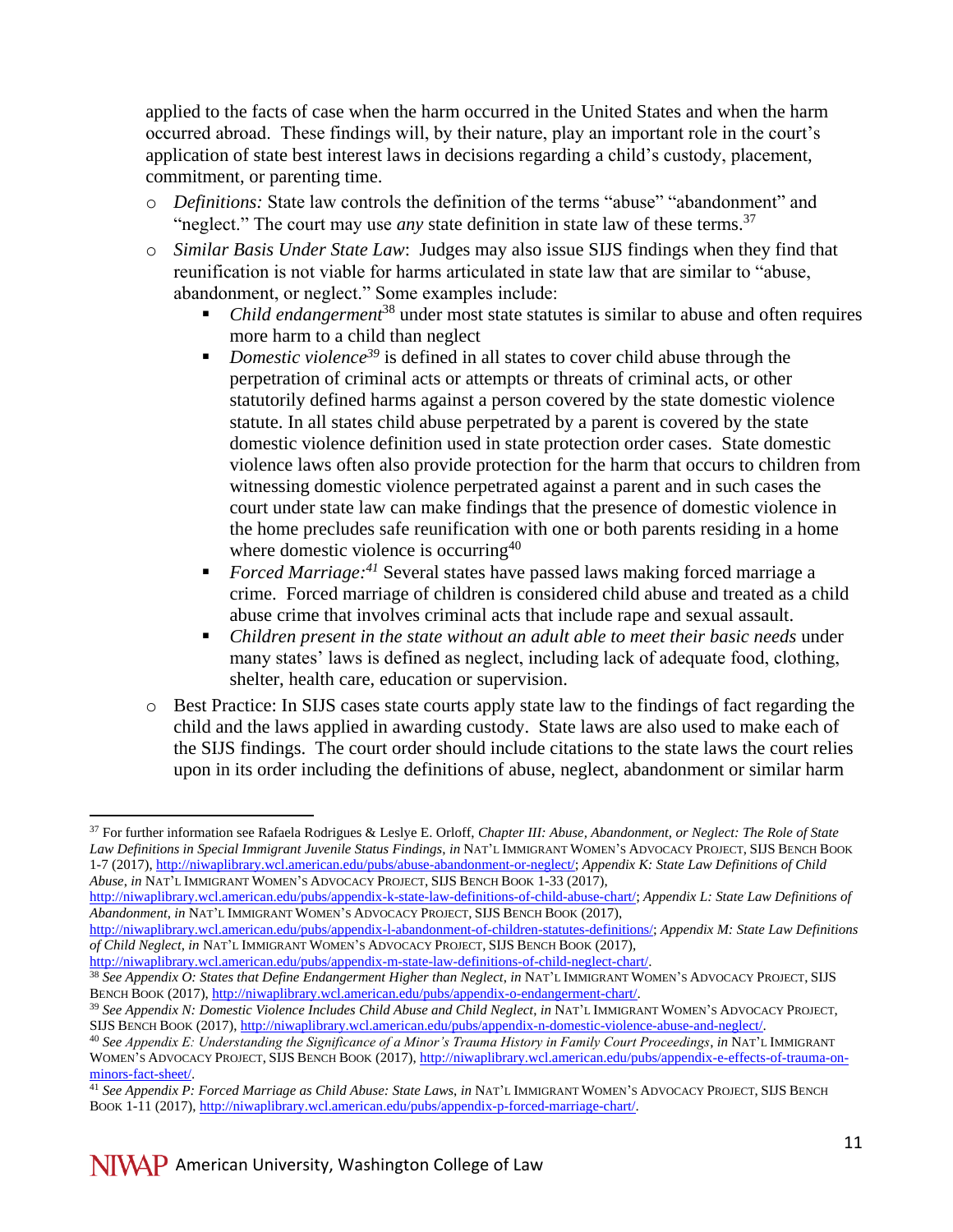under state law and the best interest of the child factors applied to the custody case. Do not quote or cite the federal statute as authority for the required SIJS findings.

- *Level of Detail in Court Order:* The order should contain sufficient detail to clearly state
	- o The factual basis under state law for the court's jurisdiction over the child;
	- o The factual basis and state laws relied upon to reach the findings and conclusions in the court's order;
	- o The citations for the state laws relied upon by the court in making findings and issuing orders; and
	- o Information discussing how the court's order furthers the child's welfare and best interest.
- *Examples of SIJS Findings in Custody Orders.* In a custody case, these findings can be simply stated:
	- o *Custody, Care, Placement:* Addressing the placement of the child with the petitioner for custody:
		- Example: *"*Petitioner, *name,* is/has been the primary caretaker for *child's name* for the past *number* of years and is a fit and proper parent. Petitioner, *name,* has been responsible for providing for [insert examples from the facts of the case may include health care, schooling, addressing special needs of the child including particularly needs related to healing from trauma and abuse]. It is in the child's best interest to award sole care, custody, and control of *Child* to the Petitioner."
	- o *Best Interest to Not Return:* Describing why it is in the child's best interest not to return to the home country of the child or the child's parent. *"*After considering the totality of the circumstances in this case the Court finds that--
		- "This court has placed the child in the custody of his parent *name* who has been the primary care taker of the child and who is a fit and proper custodian. *Name* resides in the state of *State.* After having considered the totality of the evidence in the case and the findings of fact as to [refer to the details of the abuse, abandonment, neglect found] the court finds that it is not in the child's best interest to be returned to live in *Country."*
		- *"Child's Name* has been placed by this court in the custody of *Parent's Name* with whom it is in the child's best interest to reside in *State.* It would not be in the Child's best interest to return to *Country* where there are no caregivers the court finds are fit to care for the child."
		- *"Abusive Parent's Name* who subjected the child to [summarize abuse or neglect] continues to reside in the child's home country, *Country,* is an unfit parent. It is not in the child's best interest to be returned to *Country."*
		- *"Child's Name* has been receiving the medical and mental health care and treatment *child's name* needs to heal from the effects of [the trauma facts] the child suffered perpetrated by *parent's name*. These services [list help, treatment, services being received by the child] are being offered in [city, state]. *Child's name* has benefited from these services being offered since [date range] and the court finds that equivalent services needed to help *Child's name* heal and thrive are not available in *Country or rural community in which the child work live if returned].*
	- o *Viability of Reunification:* Stating reunification is not viable due to the *either* abuse, abandonment, neglect, similar basis, or a combination of these harms to the child. It is